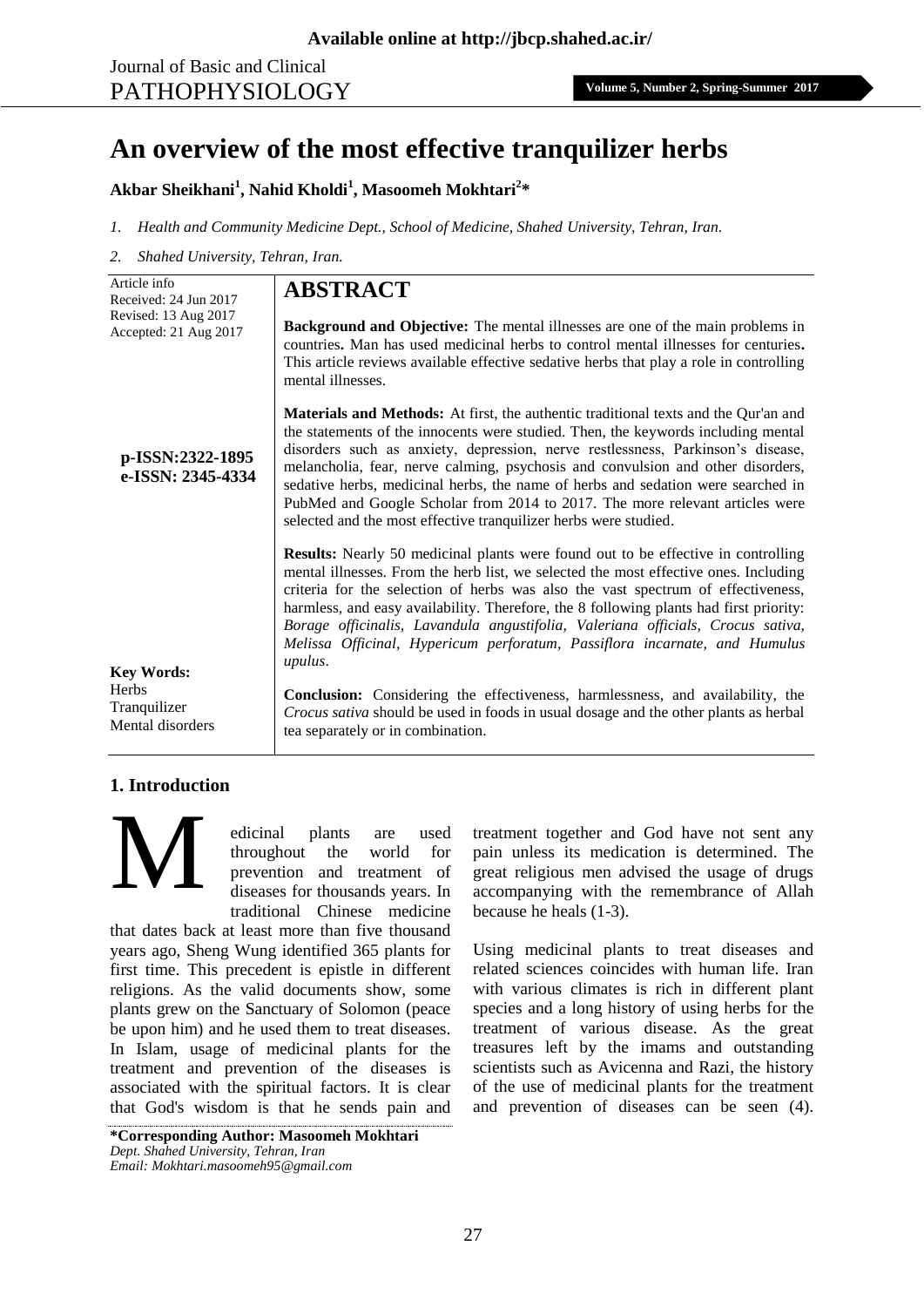In the world, there are about three hundred thousand plant species that are chemically different and a few (less than ten percent) of those pharmaceutical effects, toxic substances, and compounds had been surveyed. There is still much unknown in the world of medicinal plants. Among the well-known medicinal plants, there are even more effective than chemical drugs for treating diseases. Although synthetic drug manufacturers sometimes argue against it and know drugs stronger and more effective than herbs. Some chemical drugs may be more powerful than plants but create more adverse effects too and in addition, their prices are higher than herbal medicines and their effectiveness is not always successful. Therefore, in many cases medicinal plants are more economical, safer and even more effective than chemical drugs. However, among them there are deadly plants such as hemlock that looks like wild parsley. These findings led to the popularity of the use of medicinal plants around the world, even America (3, 5).

Nowadays, mental disorders are a major problem within many societies that is highly prevalent as well as cardiovascular disease. For example, up to 30-40% of Western populations suffer from anxiety disorders. It should be noted that anxiety disorders are the most costly mental disorders. These disorders with main features of fear, doubt and excessive worry imposes large costs including the cost of psychiatric services, psychotherapy, emergency, hospitalization, prescribed drugs, reduced productivity, absence from work, suicide, and so on (6).

Considering the above, in this study, tranquilizer medicinal plants affecting mental illness were reviewed and the most effective ones with history of use, the new findings, their active ingredients, drug interactions, contraindications and other properties were presented.

# **2. Materials and Methods**

About 50 tranquilizer herbs are introduced in valid references and eight plant was chosen as the most effective tranquilizer herbs. Plants were selected based on the safety, the impact on a greater range of mental disorders, fewer drug interactions and contraindications, confirmation by reliable sources and great number of studies. For determining herbs with tranquilizing effects,

the ancient books of traditional medicine were reviewed at first. The infallible statements about medicinal herbs in the prevention and treatment of mental diseases were extracted from reliable hadith books. Then, Then the key words including mental disorders such as anxiety, depression, nerve restlessness, Parkinson's disease, melancholia, fear, nerve calming, psychosis and convulsion and other disorders, sedative herbs, medicinal herbs, the name of herbs and sedation relationship were searched in PubMed and Google Scholar in the years 2014- 2016. To validate, the search was repeated twice, and in some cases several times. The more relevant articles were chosen. The most effective tranquilizer herbs were studied. Forty six herbs were selected from retrieved articles and their impacts on mental disorders, contraindications, precautions in consumption, drug interactions and total safety were studied. At last eight medicinal plants were selected as the most effective sedative medicinal plants with different effects on mental disorders and were classified. It should be noted that according to the trusteeship, for the name of mental disorders is used as the same words in the literature.

The most effective tranquilizer herbs were as follows: borage, lavender, valerian, saffron, *Melissa officinalis* (lemon balm), hypericum, passion flower and H*umulus upulus*.

# **3. Results**

## **3.1. Melissa officinalis**

*Melissa officinal* or lemon balm belongs to Labiacae family**.** Melissa Officinal grows in the Mediterranea, Iran, Central Europe and Asia Minor  $(5, 7, 8)$ . This aromatic herbaceous plant is tranquilizer, somniferous and suitable for stress (9). Majesty Imam Sadiq (Peace be upon him) says one of melissa officinal (Hook) characteristics is that when placed within the human body, destroys all diseases (10). Lemon balm is one of two main plants used in herbal medicine Valeric, Neurogol Fort and Neurogol that is recommended for anxiety, insomnia and nervous tension. It is used in Tranquival (a herbal medicine) too. In addition to tranquilizing effect, lemon balm is used for hysteria, to slow the progression of Alzheimer's disease, control of high irritability in children and depression  $(7, 7)$ 11). Although, there is not any contraindication,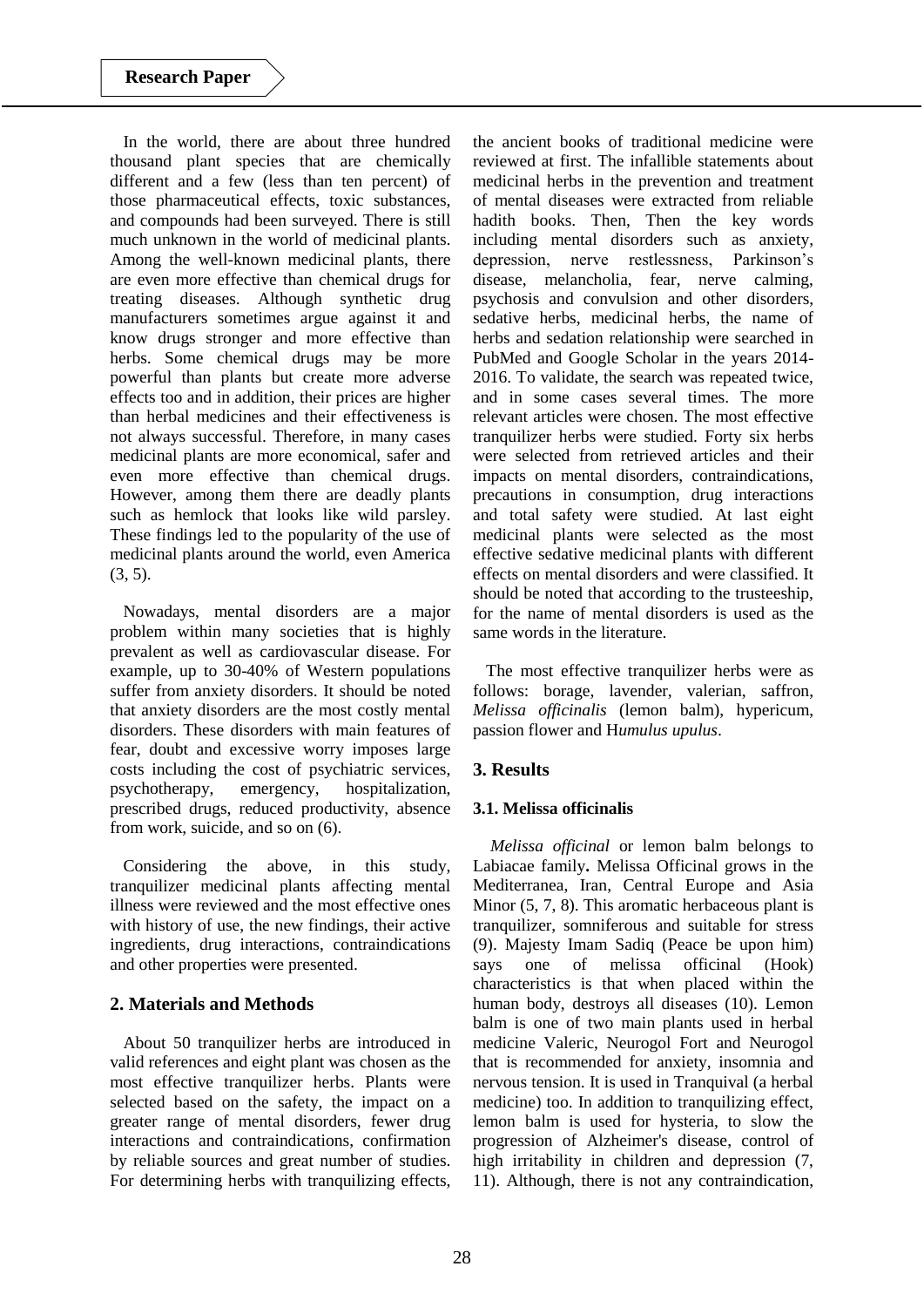except in people who are sensitive to the plant, but those with glaucoma or prostatic hyperplasia, and take thyroid medications such as levothyroxine should use it with caution. Continuous intake of lemon balm is useful for prevention and treatment of neurological disorders (7, 12).

#### **3.2. Hypericum perforatum**

Hypericum perforatum belongs to Hypericacea family. It is a perennial grass with spoon leaves full of essence holes. Because of this feature, the plant species is called Perforatum. Hypericum with yellow flowers grows naturally in many parts of Iran. Plant species is named because of Europeans old belief that it repels the evil spirits (13). Hypericum has a long history in the treatment of depression and anxiety. Germany's Commission E, which is an expert center for medicinal plants, has acclaimed it as an herbal anti-depressant. It is the best herb to treat depression (5). Recent researches has shown Hypericum has antidepressant property and due to the active compounds from Flavonoid groups is used for the treatment of mild to moderate and severe depression as well as anxiety disorders (14-19). Hypericum is also recommended for nervous restlessness, menopause anxiety, nervous exhaustion and injuries post accidents (7, 11). Hypericin in Hypericum have antidepressant effect through inhibition of the mono-oxidase enzyme (20). The other active ingredients of Hypericum are Pesudohypericin and flavonoids: hypirin, quercetin, isoquercetin and rutin. Hypericum may reduce the effectiveness of oral contraceptives, protease inhibitors, cyclosporine and the barbiturates. On the other hand, it may enhance the effect of monoamine oxidase inhibitors. Hypericum can inhibit the secretion of prolactin reduces the production of milk during lactation (7). Hypericum is used in the composition of herbal medicines as hypiran, nervoxin, hypifor and perforan that in addition to depression is used for insomnia, anxiety, nervous headaches and migraines (10).

#### **3.3. Crocus sativus**

Crocus sativus is from the Iridaceae family. Iran is the world's largest producer of saffron. It is cultivated more in southern Khorasan and Kerman and relatively warm regions. Saffron is exhilarating, tranquilizer, nerve analgesic and

anti-hysteric (11, 21, 22). Saffron has hot temper and in addition to reducing symptoms of depression (23) and is useful in the treatment of depression and major depression (24, 25). Saffron is also used to treat anxiety disorder (26). Saffron contains yellow glycosides called Krusin and its bitter substance is picrocrocin. It is a nerve tonic because of its crocin or crocetin. High consumption of saffron during pregnancy and lactation is prohibited. Consumption more than 1.5 grams per day is prohibited..The aroma of saffron is due to the safranol essence (22, 27, 28).

#### **3.4. Borage officinalis**

Borage is from Boraginaceae family and an annual herbaceous plant. It naturally grows on the slopes of the Alborz mountains. It has blue petals (13) and its temper is hot and is used for treatment of fear (13, 29). Borage is a nerve tonic and tranquilizer and is used for depression (3, 28). Borage is an effective and safe drug to treat people with obsessive-compulsive disorder (OCD). Its aqueous extract and decoction is exhilarating. It is helpful for those who speak with themselves (13). In children and during pregnancy and lactation and those who are allergic to, it is contraindicated (26). Borage is rich in flavonoids with moderate anti-anxiety and sedative effects (4, 29) and natural flavonoids that bind selectively on benzodiazepine receptors and exhibit properties of benzodiazepines. Despite drug interactions that have been reported from borage in studies on rats antidepressant effects as well as the prevention and treatment of chronic stress has been shown (4, 32).

## **3.5.** *Valeriana officinalis*

Valerian is belonging to valerianaceae family. Valerian or cat grass is dry and hot, vasodilator and exhausting (29). Valerian root is very effective in the treatment of neurological disorders (21). Its extract is used to make the Valiris drug. In addition, valerian is a key compound of Valiflor - Tranquival - Sedamin - Valeric Neurogol (10). Valerian is tranquilizer and its valerinic acid is likely to cause an interruption in enzyme system responsible for the catabolism of GABA, Glutamine also easily passes the blood-brain barrier and is reabsorbed by the nerve endings and converted to GABA. Increased GABA concentrations decrease the CNS activity and causes tranquilizing effect (20,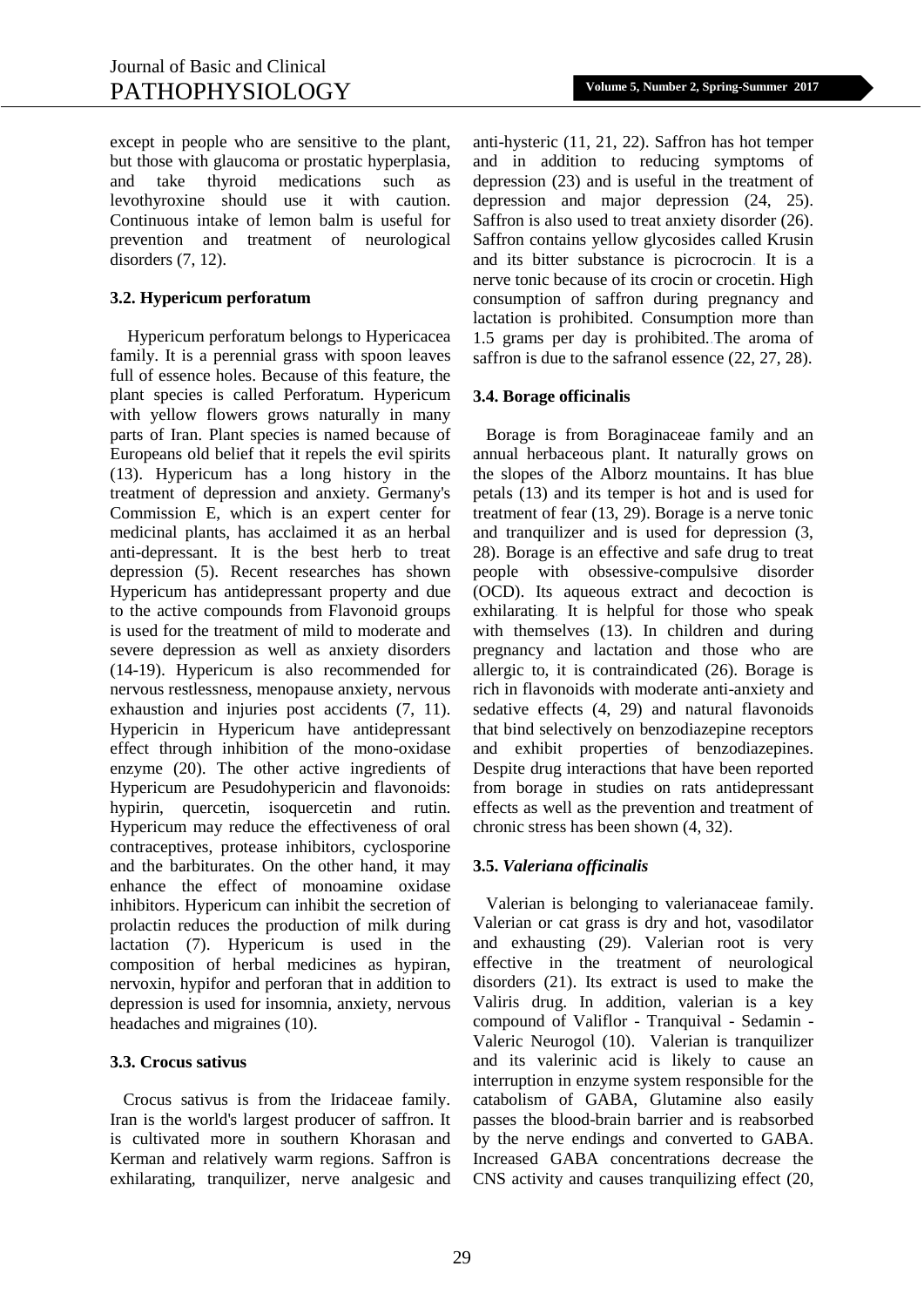21). In addition, valerian is recommended for insomnia and the prevention and treatment of anxiety (33). Its effects on reducing anxiety in women who have been under hystrosalpetgography has been found (34). In addition to the anxiolytic effects of valerian, it is used to treat insomnia, hysteria, depression and nervous restlessness. In addition to its contraindications, the relatively bad smell (foot sweat) in the herbal tea is its weakness (5, 21, 35).

## **3.6. Lavandula angustifolia**

Lavender is from Labiacae family. It grows in large areas of Iran, especially the northern Guilan and the center areas as Tehran and Qazvin. Lavender is tranquilizer and nerve tonic. Lavender is helpful for anxiety, depression and nervous restlessness (7, 11). In addition to sensitive to the plant because of inducing abortion, it is contraindicated in pregnancy. Its essence is also contraindicated during lactation (7). Recent studies have reported its effect on reducing anxiety before breast surgery (34). In addition to reducing anxiety, it has also been reported to reduce pain after chest tube removal in cardiac surgery (36). Although neurotoxicity can be its side effect but it shows little drug interactions and can strengthen the effects of sedative drugs (7). Lavender has beneficial effects on the nervous system and Alzheimer's disease (37) and its beneficial effects on Parkinson's disease has been found (38).

## **3.7. Passiflora incarnate**

*Passiflora incarnate* is from Passifloraceae family. It is a a climbing plant that is naturally abundant in the north. Multiple flags shaped it clockwise flowers. Maltol and ethyl maltol, harman and harmaline alkaloids and vetix and Saponarlyn flavonoids are its active ingredients.

Maltol and ethyl maltol may have tranquilizing effects on the central nervous system (13, 20) . Passiflora in addition to tranquilizing is a brain stimulator that is caused by Harmalyn and harmine. Recently, several studies have confirmed its tranquilizing, anti-stress, antianxiety and anti-seizure and somniferous effects (40-44). Passiflora is contraindicated in allergic individuals, during pregnancy and lactation. Passiflora has drug interactions with

anticoagulants, anti-platelets, monoamine oxidase inhibitors, CNS weakening such as opioids, barbiturates, benzodiazepines and selective serotonin reuptake inhibitors as well as metronidazole (7). However, the passiflora is used to make Pasipay and Pasiflor herbal medicines which are sedatives and somniferous and are recommended for nervous tensions and insomnia. Passiflora is also one of the main components of anti-anxiety Tranquival and Valiflor medications (10).

# **3.8. Humulus upulus**

*Humulus upulus* is from the fig Moraceae family. Humulus upulus is an upward and dioecious plant that naturally grows in north of Iran. Its humor is hot and is tranquilizer. It is applied to treat neurological disorders and addictions to psychoactive drugs (21, 30). In addition to tranquilizing effect, it is antispasmodic and anticonvulsant and the Commission E has approved its oral administration for mood disorders such as restlessness, anxiety and sleep disorders. Its brewed is somniferous and tranquilizer (7, 21). *Humulus upulus* is one of the compounds used in Tranquival herbal medicine. That is made for anxiety, insomnia and nervous tensions. Citral is one of its active ingredients (11). In addition to side effects such as reduced cognitive function, sedation, somnolence, anorexia, vomiting, menstrual irregularities, bronchial inflammation, allergic reactions and anaphylaxis, it has drug interactions as well. *Humulus upulus* can strengthen the effect of CNS system weakening drugs, phenothiazine antipsychotics and anticonvulsant drugs. It can also interact with alpha and beta blocker agents, anesthetics, tricyclic antidepressants, analgesics and antiemetics. *Humulus upulus* is contraindicated in patients with uterus, cervix and breast cancer because of estrogenic possible effects of the plant. In addition, it should be avoided during pregnancy and lactation (7, 10, 20).

# **4. Discussion**

The great religion men have recommended *Melissa officinalis* for disease control for centuries. This aromatic plant is native to Iran and grows in many parts of the country (7, 9). *Melissa officinalis* is recommended in a vast range of mental illnesses such as anxiety,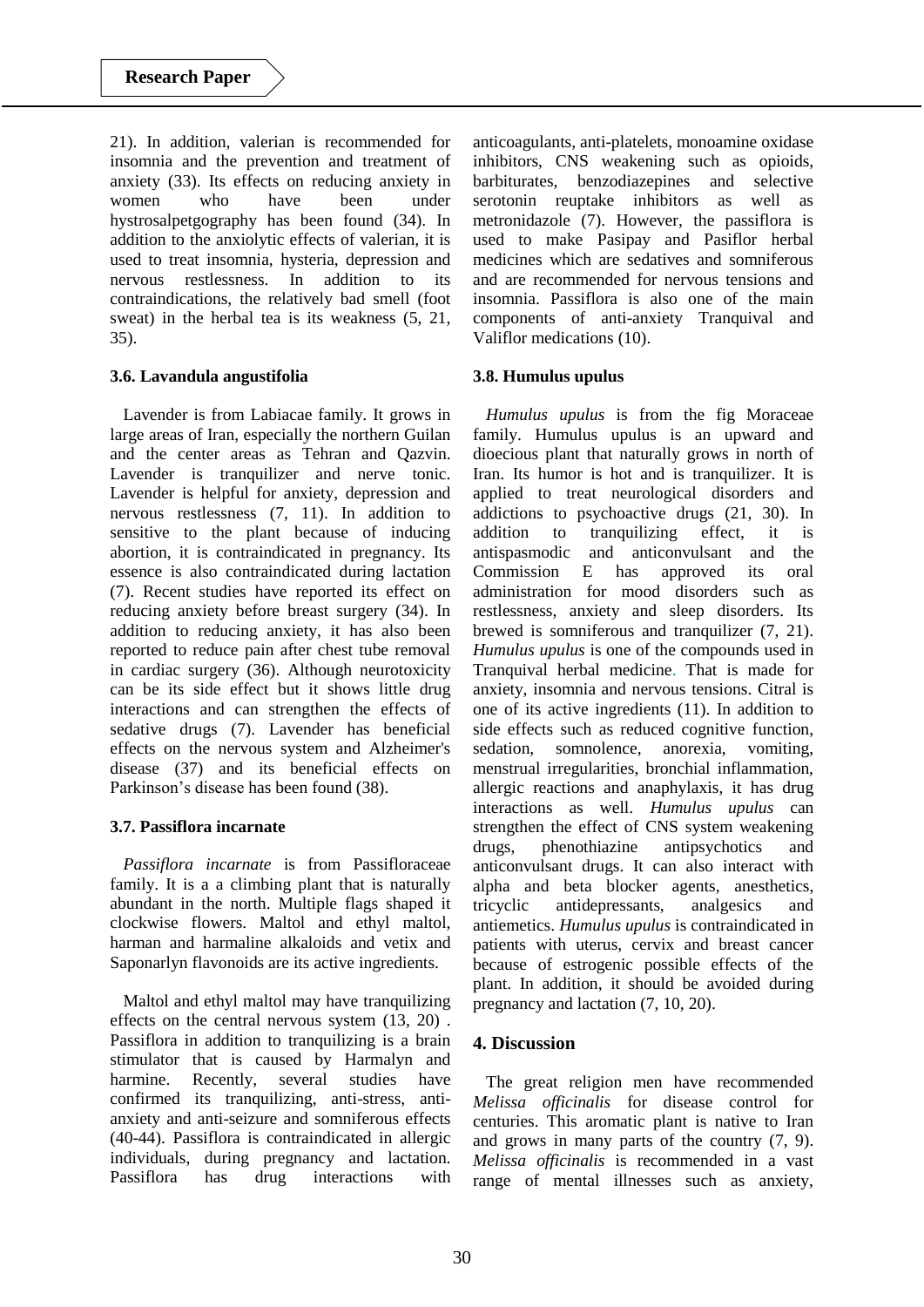insomnia, hysteria, Alzheimer, high irritability and depression (5, 7, 8, 11). Lemon balm is an ingredient of valeric and Neurogol Fort and Tranquival herbal medicines (10). It is a safe plant and has minimal drug interactions. Therefore, continuous usage for the prevention and treatment of neurological disorders is suggested  $(7, 13)$ .

*Hypericum perforatum* is the best herb to treat depression. Hypericum in addition to having a long history in the treatment of depression and anxiety is a safe plant and has the approval of the Commission E. Recent studies also confirmed its beneficial effect for depression and anxiety(5,14- 16, 17-19). Hypericum with active ingredients as Hypericin, are Pesudohypericin, hypirin, quercetin, isoquercetin and rutin is used in making herbal medicines. In addition, it is recommended for nervous fatigues and injuries post accidents. Yet, its drug interactions should not be ignored.

*Crocus sativus* grows in many parts of Iran and its preparation is easy (7, 10, 11, 13). Saffron in comparison is among the top plants to control mental illnesses and in addition to tranquilizing and exhilarating is useful for a variety of psychiatric disorders, especially anxiety and depression (11, 24-26). In addition to the aromatic property, another benefit of saffron is that Iran is the largest producer in the world. Although expensive and contraindications, especially avoidance at high dosages, its recommendation for a wide range of mental illnesses is continued (21, 22, 27, 28).

Borage is one of the effective herbal tranquilizers and nerve tonics with high availability and naturally grows in Iran. With hot humor and nearly balance, it is used for a variety of psychiatric disorders (3, 13, 29, 30). Although, in children and during pregnancy and lactation and in sensitive individuals is contraindicated but the study in animal models has been confirmed its anti-anxiety, anti-depression, preventive and treating properties in chronic stress (28, 31, 32).

Valerian root is so effective in the treatment of neurological disorders, which of the herbal remedy. Valiris is made from its extracts. It is one of the four main components of herbal remedies affecting mental disorders (10, 21). Although not native to Iran but is easily

available. In addition to its contraindications, relatively bad smell of it in herbal tea, is the weaknesses of valerian (5, 21). Valerian is effective on relatively wide spectrum of mental disorders and recent studies have also recommended it for insomnia, reduction and prevention and treatment of anxiety (21, 34, 35).

Lavender is another tranquilizing plant that in addition to being easily available grows in different parts of Iran and also has a good aroma. Regardless of the very few contraindications, is nerve tonic and helpful for nervous restlessness, depression, Alzheimer', Parkinson' and especially anxiety. The recent studies confirmed this effect (7, 11, 36-39) .

Passion: Maybe all people have seen the climbing plant with flowers similar the watch in the north of the country. The passion flower has sedative substances such as maltol and ethyl maltol as well as brain stimulant substances Harmalyn and Harmine. However, recent studies approved the tranquilizing anti-anxiety, anticonvulsant and somniferous effects of the Passion flower (40-44). Perhaps, having many drug interactions is its weakness but it has significantly low contraindications and its use in the combination of two herbal medicine named Pasipay and Pasiflor with sedative and hypnotic effects is remarkable. The Passion flower is an important compound of anti-anxiety drugs (7, 10).

*Humulus upulus* is the last discussed plant. Commission E has approved it as a tranquilizer. It is relatively safe, In addition to removing neurological disorders, *Humulus upulus* has also been suggested to overcome addiction to psychotropic drugs (7, 21, 30). Regardless of drug interactions and side effects of *Humulus upulus*, it is used for the preparation of medicinal plant Tranquival (10).

To conclude, the most effective tranquilizer herbs are as follows: *Melissa officinalis*, hypericum, saffron, borage, valerian, lavender, passion flower and *Humulus upulus*. Among these plants, it is suggested that saffron despite its high cost, be taken with food without indulgence and the other tranquilizer herbs mentioned above, be used as a herbal tea.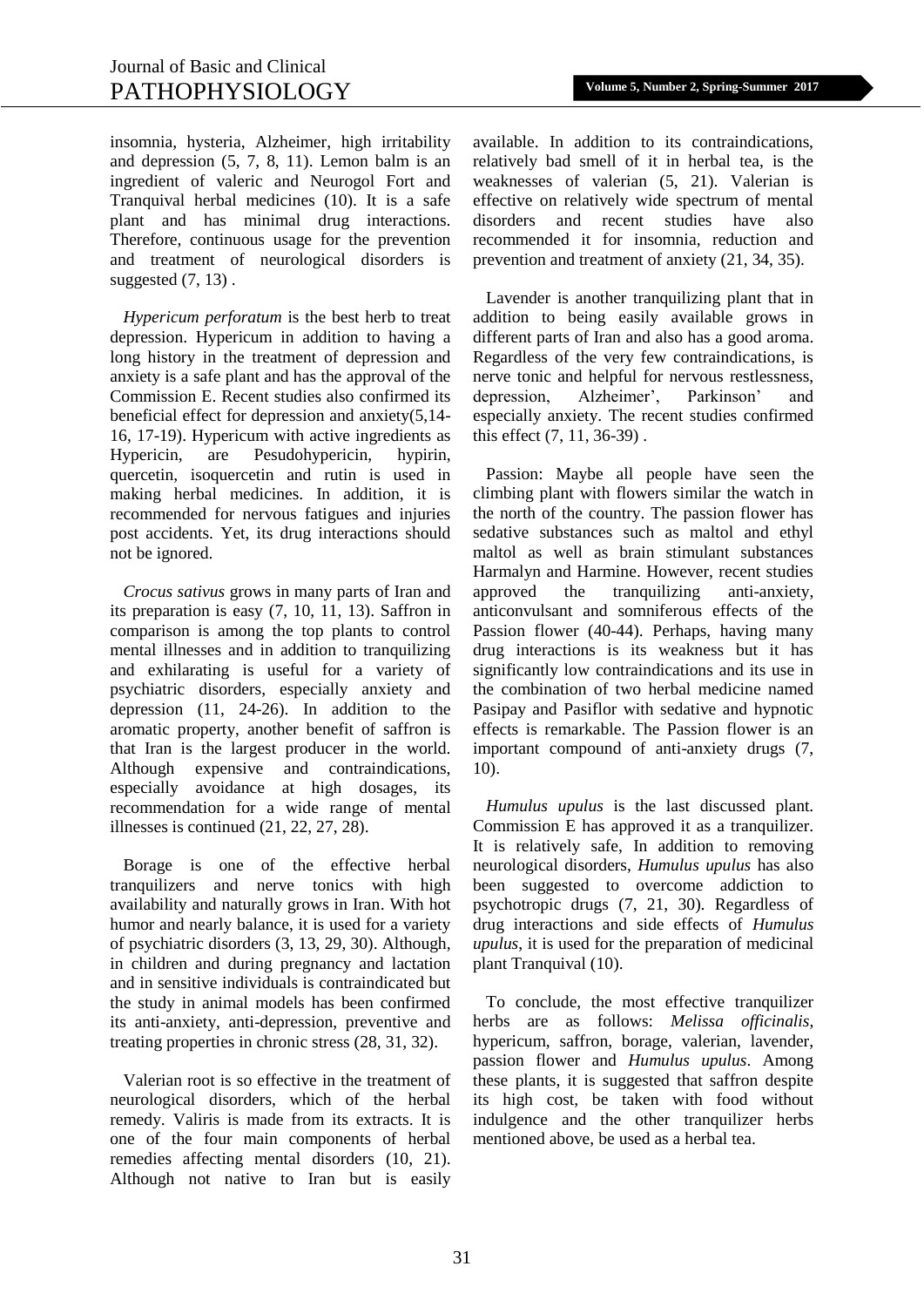## **References**

- 1. Holy Quran. Surah Al-Raad. Verse 28.
- 2. Shobbar A.Imams medicine.  $6<sup>th</sup>$ . Ed. Ghom: Henaras. 2013.
- 3. Ebadi M. Basic of pharmacodynamics of medicinal plants. Qolami A, Abolhasan Zadeh Z, Mohaghegh Zadeh A. First Edition. Mohit Publication. 1393. P:60.
- 4. Abed AR, Saffaran Kh R, Minain M , Ghannadi R.Borage in science history transition. Journal of Islamic and Iranian Tradishional Medicine 2012;3(2): 211-216.
- 5. Duke A J. Encyclopedia of medicinal plants. Amoozegar Z, Mohagheghzadeh A, Shams Ardakani M R. Translators. Second Edition. Rah Kamal (Chogan) Publication. 1392: 447- 451.
- 6. Ganji M. Psychopathology based on the DMS-5, second edition, Volume 1. Savalan publication. 1392:259.
- 7. Khalighi Sigaroudi F, Jarvandi S, Taghizadeh M. Therapeutic application of medicinal plants. First edition. Arjmand-nasl Farda Publication. 1389: 29-49.
- 8. Miraj S, Kiani S. Melissa officinalis L: A Review Study With an Antioxidant Prospective. Journal of Evidence-based Complementary & Alternative medicine. 2016: 1-10.
- 9. Abargouei R. Ahl al-Bayt alphabetical encyclopedia of medicine. Third edition. Mashhoor Publication. 1393:191.
- 10. Cheraghali AH, Nraenjkar J, Hosseini Shirazi SF, Feizi M, et al. Irans official Pharmacooia. 1 st ed Tehran Shahid Beheshti University of Medical Sciences 2013.
- 11. Safai M. Comprehensive collection of books about medicinal plants and herbs of Iran. Third edition. Chahar Bagh Publication. 1393:98-99.
- 12. Ozarowski M, Mikolajczak PL, Piasecka A, Kachlicki P, Kujawski R, Bogacz A, et al. Influence of the Melissa officinalis Leaf Extract on Long-Term Memory in Scopolamine Animal Model with Assessment of Mechanism of Action. Evidence-Based Complementary and Alternative Medicine. 2016.
- 13. Azhdaryan N. Encyclopedia of therapeutic plants. Second edition. Ayeneh Danesh. 1392: 157-158.
- 14. Belkheir AK, Gaid M, Liu B, Hänsch R, Beerhues L. Benzophenone Synthase and Chalcone Synthase Accumulate in the Mesophyll of Hypericum perforatum Leaves at Different Developmental Stages. Frontiers in Plant Science. 2016;7.
- 15. Oliveira AI, Pinho C, Sarmento B, Dias AC. Neuroprotective activity of Hypericum perforatum and its major components. Frontiers in Plant Science. 2016; 7:1004.
- 16. HOU W, Shakya P, Franklin G. A perspective on hypericum perforatum genetic transformation. Frontiers in Plant Science. 2016; 7:879.
- 17. Seifritz E, Hatzinger M, Holsboer-Trachsler E. Efficacy of Hypericum extract WS® 5570 compared with paroxetine in patients with a moderate major depressive episode–a subgroup analysis. International Jjournal of Psychiatry in Clinical Practice. 2016:1-7.
- 18. Qaseem A, Barry MJ, Kansagara D. Nonpharmacologic versus pharmacologic treatment of adult patients with major depressive disorder: a clinical practice guideline from the American College of Physicians. Annals of Internal Medicine. 2016;164(5):350-359.
- 19. Karppinen K, Derzsó E, Jaakola L, Hohtola A. Molecular cloning and expression analysis of hyp-1 type PR-10 family genes in Hypericum perforatum. Frontiers in Plant Science. 2016;7.
- 20. Duke A J. Encyclopedia of medicinal plants. Amoozegar Z, Mohaghegh Zadeh A, Shams Ardakani M R. Translators. Second Edition. Rah Kamal (Chogan) Publication. 1392: 157- 159.
- 21. Kian Mehr H. Medicinal plants of Iran. First Edition. Ayeezh Publication. 1393: 90-91.
- 22. Sadati S A. Natural and therapeutic properties of fruits and vegetables, the diet in the treatment of diseases. Seventh edition. Ma va Shoma Publication. 1390: 96-97.
- 23. Muszyńska B, Łojewski M, Rojowski J, Opoka W, Sułkowska-Ziaja K. Natural products of relevance in the prevention and supportive treatment of depression. Psychiatria Polska. 2015;49(3):435-453.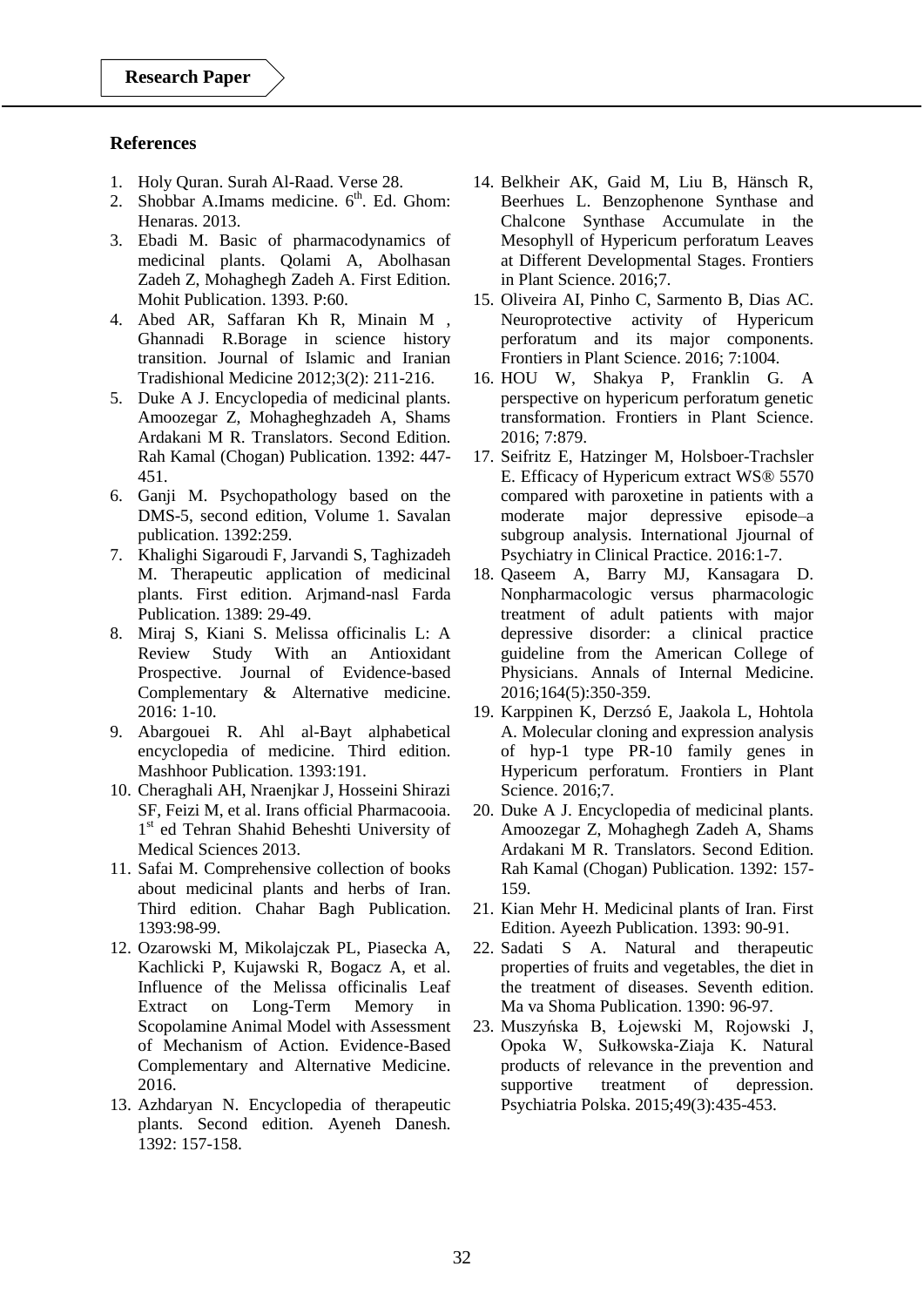- 24. Mazidi M, Shemshian M, Mousavi SH, Norouzy A, Kermani T, Moghiman T, et al. A double-blind, randomized and placebocontrolled trial of Saffron (Crocus sativus L.) in the treatment of anxiety and depression. Journal of Complementary and Integrative Medicine. 2016;13(2):195-199.
- 25. Ravindran AV, McIntosh D, Morehouse RL, Ravindran L, Yatham LN, Kennedy SH, et al. Canadian Network for Mood and Anxiety Treatments (CANMAT) 2016 clinical guidelines for the management of adults with major depressive disorder: section 5. complementary and alternative medicine treatments. Canadian Journal of Psychiatry. 2016;61(9):576-587.
- 26. Ghajar A, Neishabouri S, Velayati N, Jahangard L, Matinnia N, Haghighi M, et al. Crocus sativus L. versus Citalopram in the Treatment of Major Depressive Disorder with Anxious Distress: A Double-Blind, Controlled Clinical Trial. Pharmacopsychiatry. 2016.
- 27. Douk J Green Pharmacy. 6 th ed Tehran Nei Publication. 2013.
- 28. Jazini M. Therapeutic properties of plants. First Edition. Kankash Publication. 1391:109.
- 29. Avi Sina A. Ghanoon  $2<sup>nd</sup>$  V15 thed Tehran: Soroush. 2014.
- 30. . Heydariyan MH. Hakim Razi Mohd Razi and Galen's medicine. 1383 Heralds the Publication. 208.
- 31. Komaki A, Rasouli B, Shahidi S. Anxiolytic Effect of Borago officinalis (Boraginaceae) Extract in Male Rats. Avicenna Journal of Neuropsychophysiology. 2015;2(1).
- 32. Gang H l, He Z Y, Liu X h, Ma Y. Effects of the ethanol extractive of Borago officinalis on neurotransmitter in the brain tissue of mouse model of chronic depression [J]. Journal of Jiangsu University (Medicine Edition). 2012; 2:004.
- 33. Thomas K, Canedo J, Perry PJ, Doroudgar S, Lopes I, Chuang HM, et al. Effects of valerian on subjective sedation, field sobriety testing and driving simulator performance. Accident Analysis & Prevention. 2016; 92:240-24.
- 34. Ricigliano V, Kumar S, Kinison S, Brooks C, Nybo SE, Chappell J, et al. Regulation of sesquiterpenoid metabolism in recombinant and elicited Valeriana officinalis hairy roots. Phytochemistry. 2016; 125:43-53.
- 35. Gharib M, Samani LN, Panah ZE, Naseri M, Bahrani N, Kiani K. The effect of valeric on anxiety severity in women undergoing hysterosalpingography. Global Journal of Health Science. 2015;7(3):358-363.
- 36. Franco L, Blanck TJ, Dugan K, Kline R, Shanmugam G, Galotti A, et al. Both lavender fleur oil and unscented oil aromatherapy reduce preoperative anxiety in breast surgery patients: a randomized trial. Journal of Clinical Anesthesia. 2016; 33:243- 249.
- 37. Hasanzadeh F, Kashouk NM, Amini S, Asili J, Emami SA, Vashani HB, et al. The effect of cold application and lavender oil inhalation in cardiac surgery patients undergoing chest tube removal. EXCLI Journal. 2016; 15:64.
- 38. Xu P, Wang K, Lu C, Dong L, Gao L, Yan M, et al. Protective effect of lavender oil on scopolamine induced cognitive deficits in mice and H 2 O 2 induced cytotoxicity in PC12 cells. Journal of Ethnopharmacology. 2016; 193:408-415.
- 39. Nikolova G, Karamalakova Y, Kovacheva N, Stanev S, Zheleva A, Gadjeva V. Protective effect of two essential oils isolated from Rosa damascena Mill. and Lavandula angustifolia Mill, and two classic antioxidants against Ldopa oxidative toxicity induced in healthy mice. Regulatory Toxicology and Pharmacology. 2016; 81:1-7.
- 40. Aman U, Subhan F, Shahid M, Akbar S, Ahmad N, Ali G, et al. Passiflora incarnata attenuation of neuropathic allodynia and vulvodynia apropos GABA-ergic and opioidergic antinociceptive and behavioural mechanisms. BMC Complementary and Alternative Medicine. 2016;16(1):1.
- 41. Dantas L, de Oliveira-Ribeiro A, de Almeida-Souza L, Groppo F. Effects of passiflora incarnata and midazolam for control of anxiety in patients undergoing dental extraction. Medicina Oral, Patologia Oral y Cirugia Bucal. 2017: e95-e101.
- 42. Villet S, Vacher V, Colas A, Danno K, Masson J-L, Marijnen P, et al. Open-label observational study of the homeopathic medicine Passiflora Compose for anxiety and sleep disorders. Homeopathy. 2016;105(1):84-91.